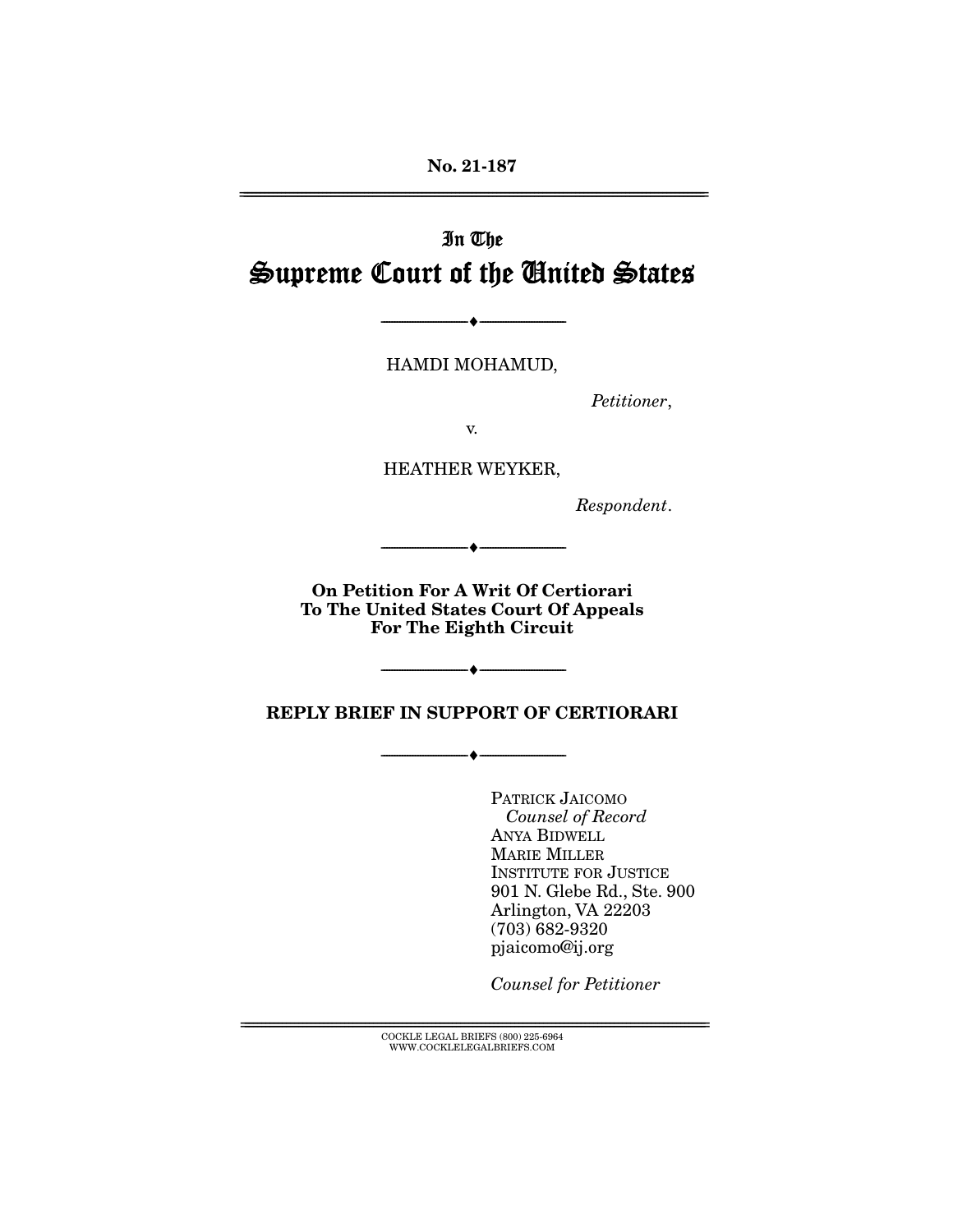# TABLE OF CONTENTS

# Page

| REPLY BRIEF IN SUPPORT OF CERTIORARI 1         |  |  |  |  |  |  |
|------------------------------------------------|--|--|--|--|--|--|
| I. The government's arguments highlight the    |  |  |  |  |  |  |
| II. The Court should consider this case along- |  |  |  |  |  |  |
|                                                |  |  |  |  |  |  |

i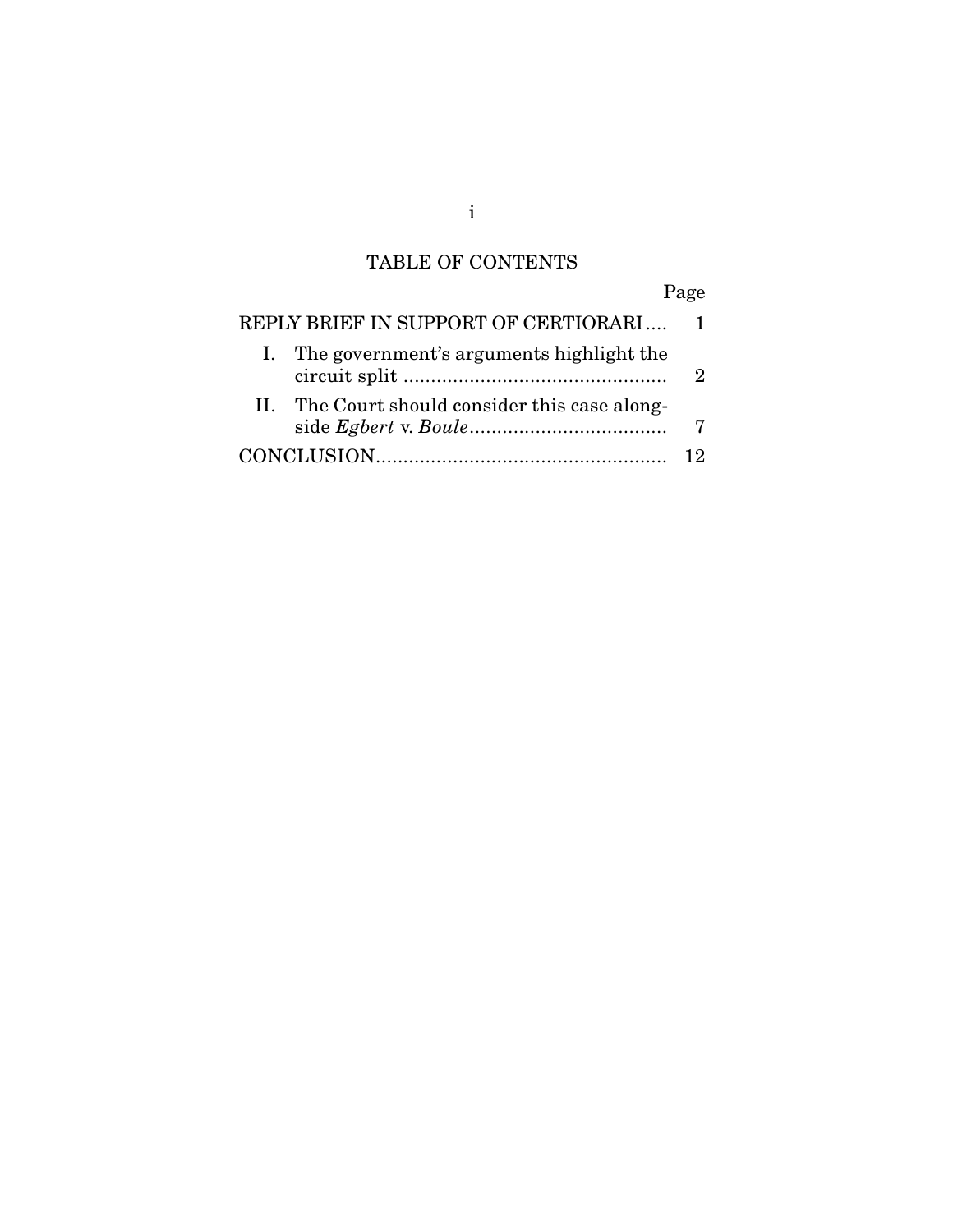# TABLE OF AUTHORITIES

Page

| <b>CASES</b>                                                         |
|----------------------------------------------------------------------|
| Alvarez v. United States Immigr. & Customs Enf't,                    |
| Bivens v. Six Unknown Named Agents of Fed.<br>Bureau of Narcotics,   |
| Boule v. Egbert,                                                     |
| Bryan v. United States,                                              |
| <i>Byrd v. Lamb,</i>                                                 |
| Carlson v. Green,                                                    |
| Farah v. Weyker,                                                     |
| Groh v. Ramirez,                                                     |
| Harvey v. United States,<br>770 Fed. Appx. 949 (11th Cir. 2019) 5, 9 |
| Hernandez v. Mesa,                                                   |
| Hernandez v. Mesa,                                                   |
| Hicks v. Ferreyra,                                                   |

ii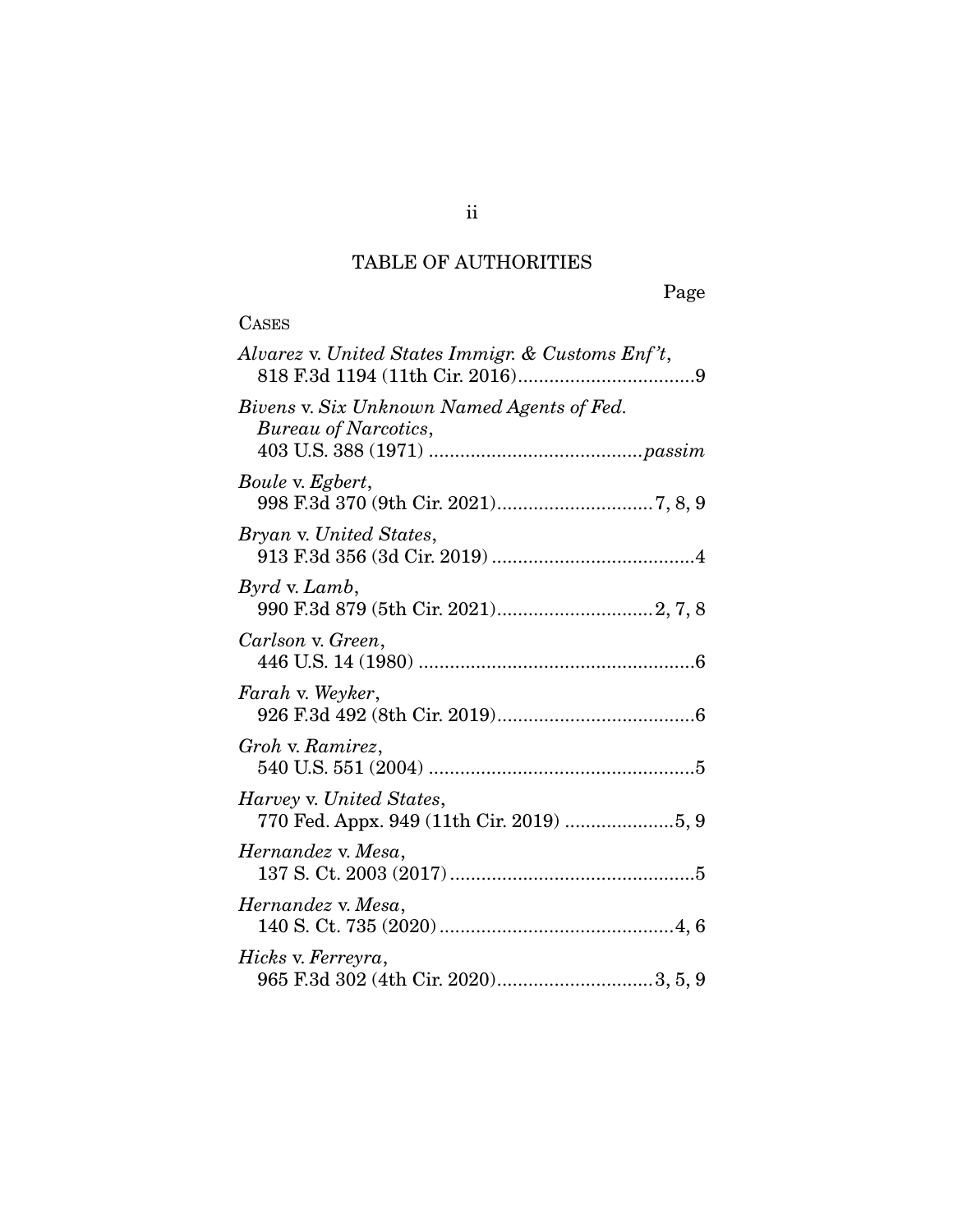### TABLE OF AUTHORITIES – Continued

| Page                                                    |
|---------------------------------------------------------|
| Jacobs v. Alam,<br>915 F.3d 1028 (6th Cir. 2019)3, 4, 5 |
| McLeod v. Mickle,                                       |
| Pagán-González v. Moreno,                               |
| Tun-Cos v. Perrotte,                                    |
| Yassin v. Weyker,<br>No. 16-CV-2580, 2020 WL 6438892    |
| Ziglar v. Abbasi,                                       |
| <b>CONSTITUTIONAL PROVISIONS</b>                        |
|                                                         |
| <b>STATUTES</b>                                         |
|                                                         |
|                                                         |
|                                                         |
|                                                         |

iii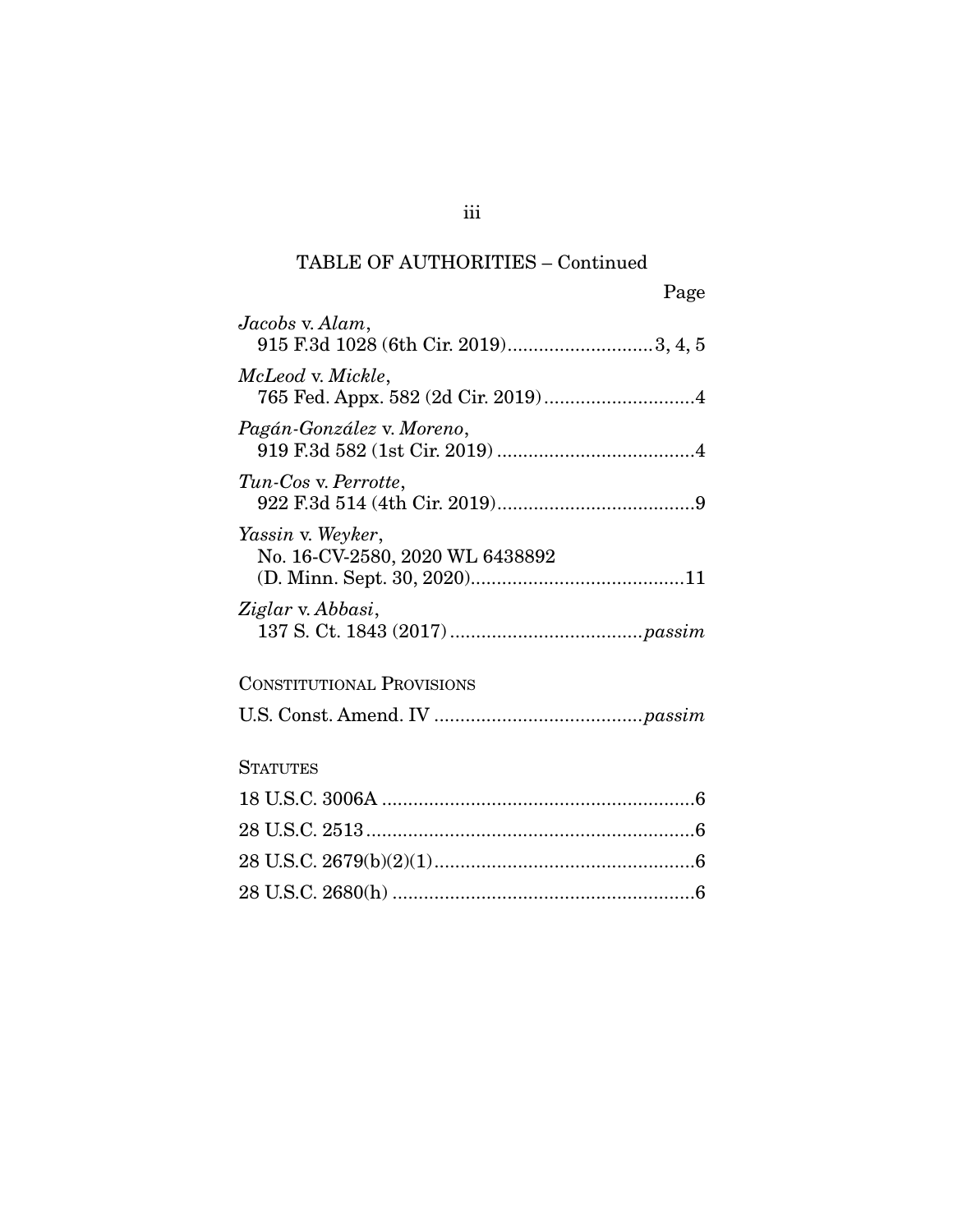### TABLE OF AUTHORITIES – Continued

Page

### OTHER AUTHORITIES

|  |  | Connor Brooks, Bureau of Justice Statistics,      |  |
|--|--|---------------------------------------------------|--|
|  |  | Federal Law Enforcement Officers, 2016 (Oct.      |  |
|  |  |                                                   |  |
|  |  | S. Rep. 93-588, 93rd Cong., 2. Sess. 3 (1973)6, 7 |  |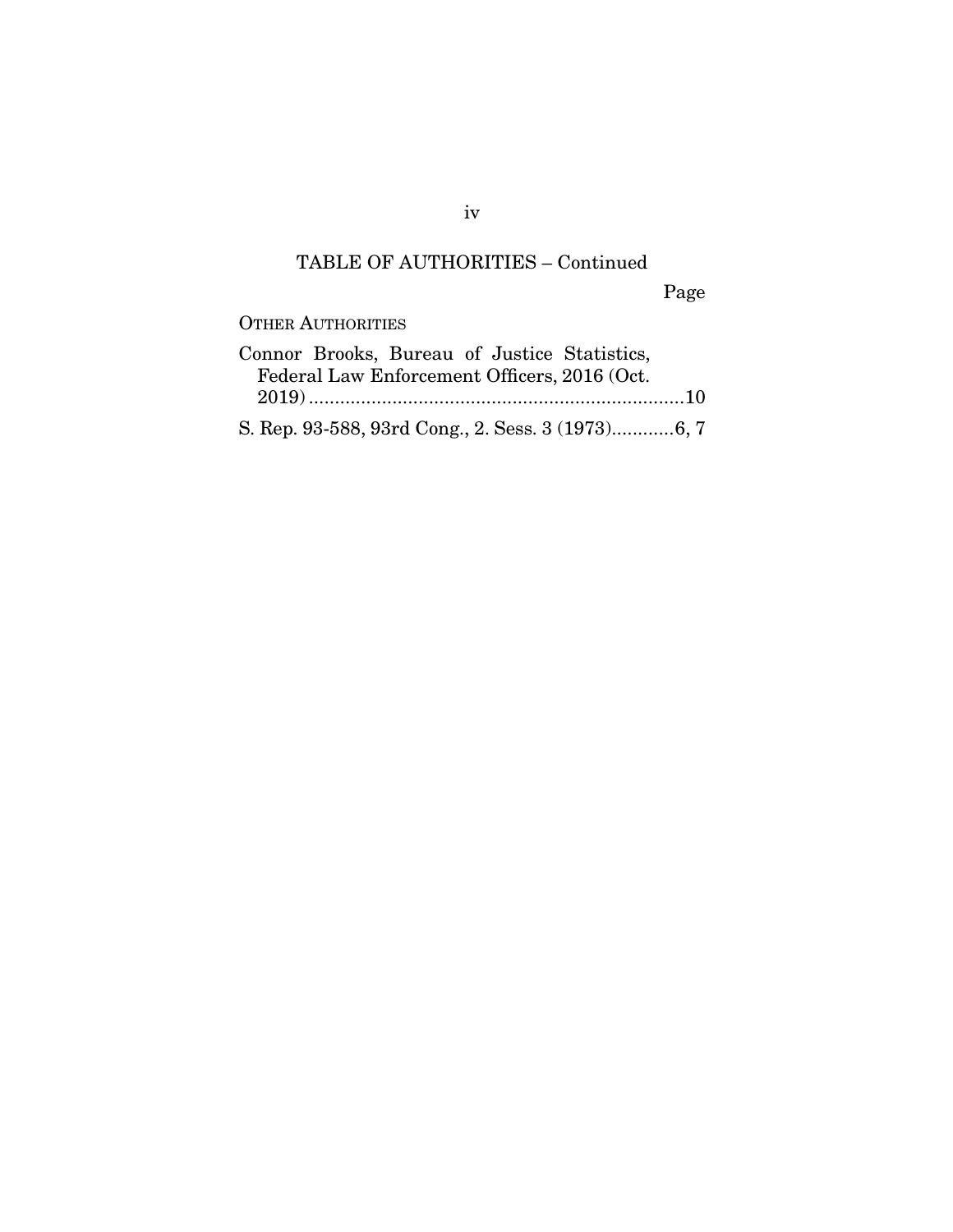#### **REPLY BRIEF IN SUPPORT OF CERTIORARI**

 Throughout its brief, the government attempts to distinguish the decisions in the circuit split by pointing to factual distinctions between them. The government never explains why those distinctions are *meaningful*. Obviously, every case has factual distinctions. That is what makes them different cases. But that is not the question. The question over which the circuits are hopelessly split is: Which facts establish that a "case is different in a meaningful way" from *Bivens* and which facts merely describe the "common and recurrent sphere of law enforcement" where *Bivens* is a "fixed principle" that continues in force? *Ziglar* v. *Abbasi*, 137 S. Ct. 1843, 1857, 1859 (2017).

 It is time for this Court to tell the bench and bar the answer. As demonstrated by the government's response and the conflicting decisions of the circuit courts—nine of them since *Abbasi*—no one seems to know. What is clear, however, is the importance of the issue and the need for this Court's review. The recent grant of certiorari in *Egbert* v. *Boule*, No. 21-147 (Nov. 5, 2021), proves that. While *Egbert* concerns the availability of claims against the half of federal police engaged in immigration enforcement, this case concerns the same issue applied to the other half engaged in domestic law enforcement.

 The Court should grant this case to address the circuit confusion over the availability of Fourth Amendment *Bivens* claims against all federal police, not just half.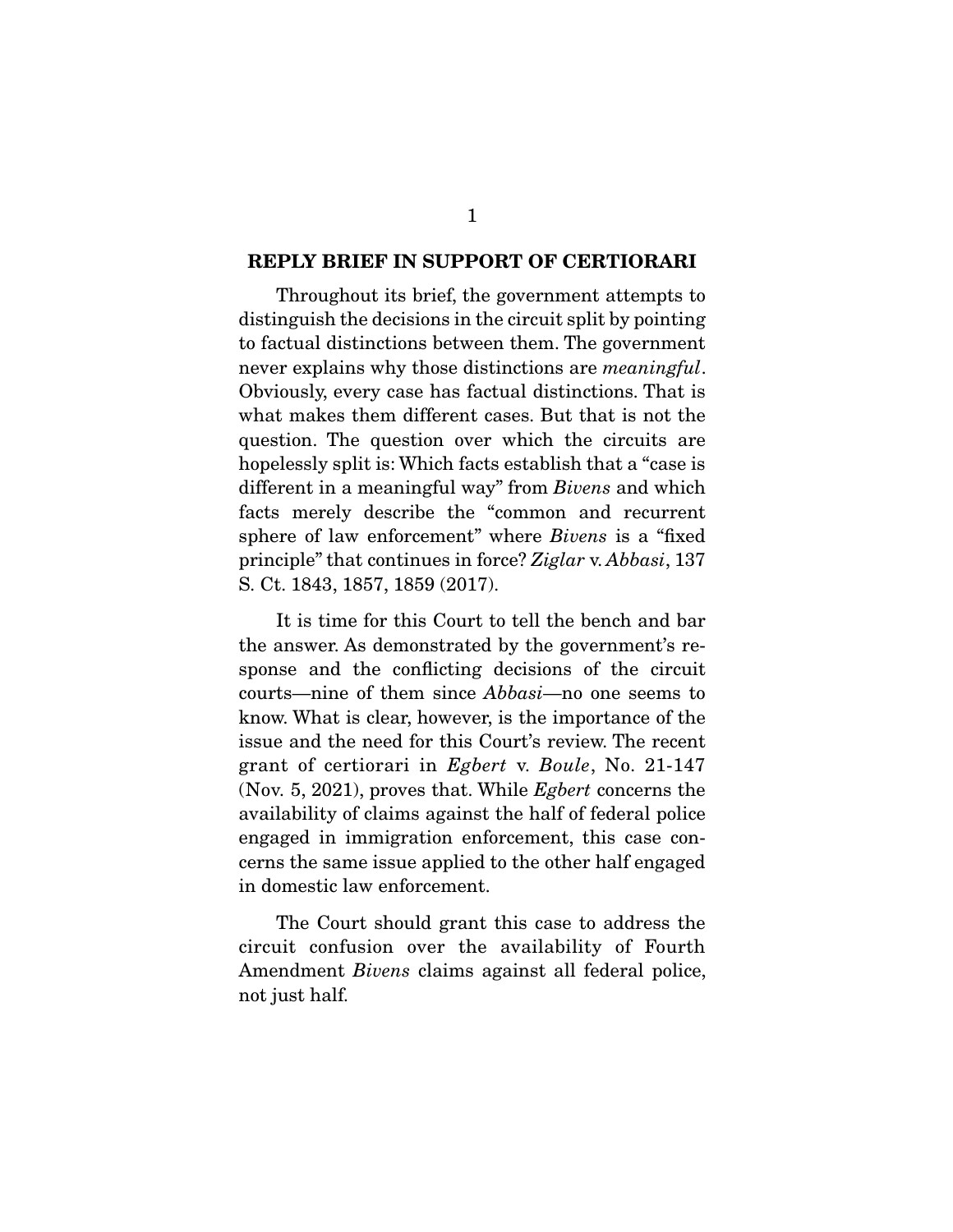#### **I. The government's arguments highlight the circuit split.**

 The government's arguments reinforce the confusion over the *Abbasi* test and the "common and recurrent sphere of law enforcement" in which *Bivens* is settled law. See *Abbasi*, 137 S. Ct. at 1857. The government not only contends, like the Eighth Circuit, that any factual distinction is a "meaningful" difference from *Bivens*. Gov't Br. in Opp. 12–14. The government outright argues that *Bivens* is already dead, insisting "this Court has *never* found that *any other* Fourth Amendment claim arose in the same context as the claim in *Bivens*." *Id.* at 14 (emphasis added).

 While both positions contradict *Abbasi*, they reveal the government's belief that *Bivens* has already been repudiated. That belief is now shared by the Executive Branch and the Fifth and Eighth Circuits. Pet. App. 7a–8a, 14a (requiring that a case "exactly mirror[ ]" *Bivens*); *Byrd* v. *Lamb*, 990 F.3d 879, 883 (5th Cir. 2021) (per curiam) (Willett, J., concurring) ("The *Bivens* doctrine, if not overruled, has certainly been overtaken."), cert pending, No. 21-184 (Aug. 6, 2021).

 That opinion is not shared by the First, Second, Third, Fourth, Sixth, Ninth, or Eleventh Circuits. The government responds to the post-*Abbasi* cases Mohamud cites from those circuits by continuing to split factual hairs, Gov't Br. in Opp. 16–19 (for the Fourth, Sixth, and Ninth Circuits), or demanding the cases be ignored because they did not directly address the antecedent issue of *Bivens*, *id.* at 19–20 (for the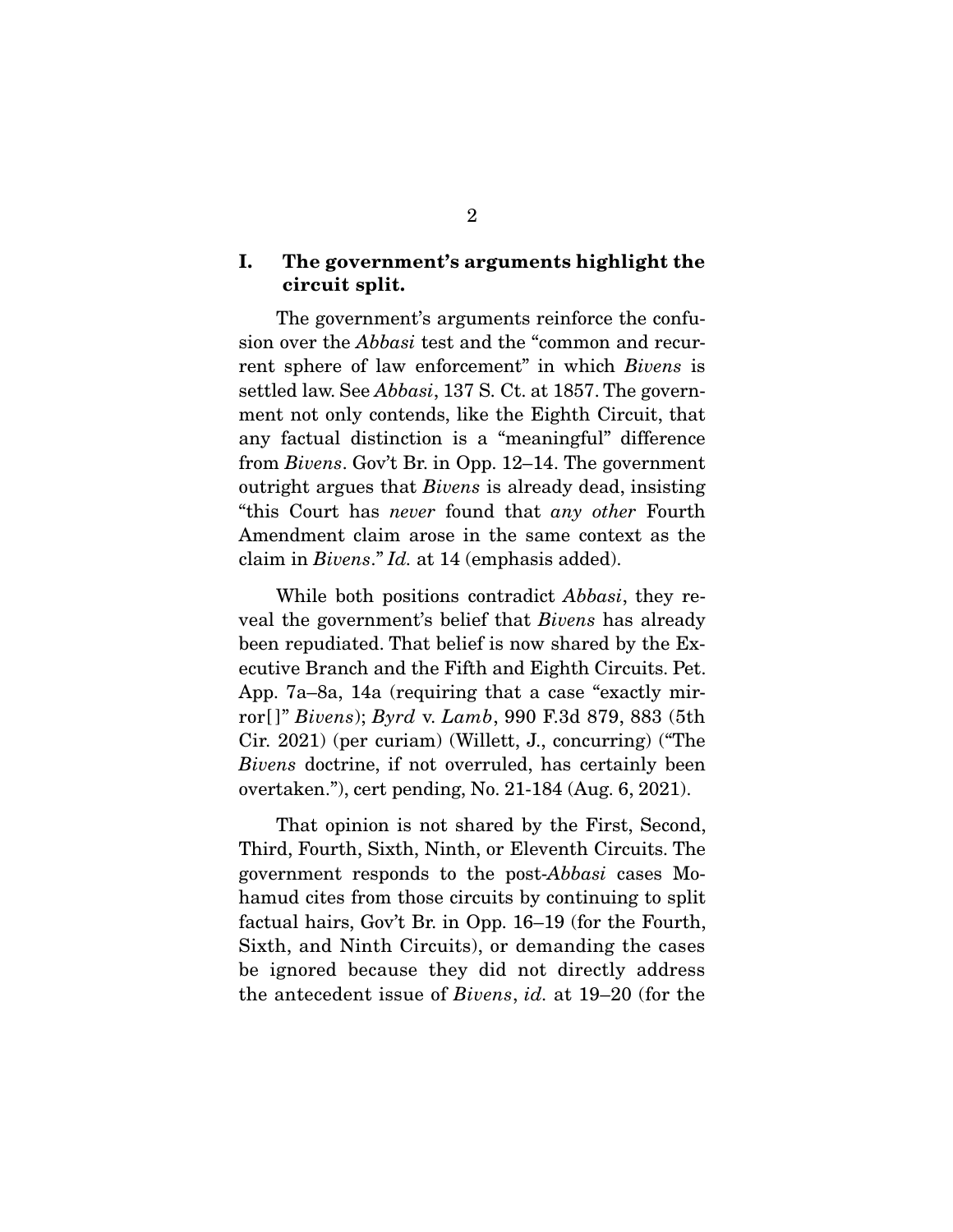rest). The government's arguments reinforce the need for this Court's review.

 For instance, in response to the Fourth Circuit's decision in *Hicks* v. *Ferreyra*, 965 F.3d 302 (2020), the government argues that the context of that case—"a traffic stop that the plaintiff alleged became constitutionally unreasonable at some point \* \* \*—is meaningfully different from the context of petitioner's falsearrest claim." Gov't Br. in Opp. 16. But if the government is correct, *Hicks* could just as easily have been distinguished from *Bivens*, which did not involve a traffic stop. Instead, the Fourth Circuit held that *Hicks* was "not an extension of *Bivens* so much as a replay." 965 F.3d at 311. If a traffic stop case is not meaningfully different from *Bivens*, Mohamud's case is not meaningfully different from *Bivens* either.

 Similarly, the government attempts to distinguish the Sixth Circuit's decision in *Jacobs* v. *Alam*, 915 F.3d 1028 (2019), because that case involved "an arrest by [marshals] who had entered the plaintiff 's home and engaged him in a physical altercation," while Weyker directed Mohamud's arrest remotely by phoning police on the scene and lying to them. Gov't Br. in Opp. 17. But the Sixth Circuit rejected those sorts of distinctions in *Jacobs*, dismissing the marshals' arguments that *Bivens "*involve[d] claims against a different federal agency, based upon a completely different set of facts" and that their case presented a new context because they "legally entered a residence by consent in the pursuit of a fugitive." See Pet. 14 n.9 (outlining the distinctions cited by the marshals in *Jacobs*). The Sixth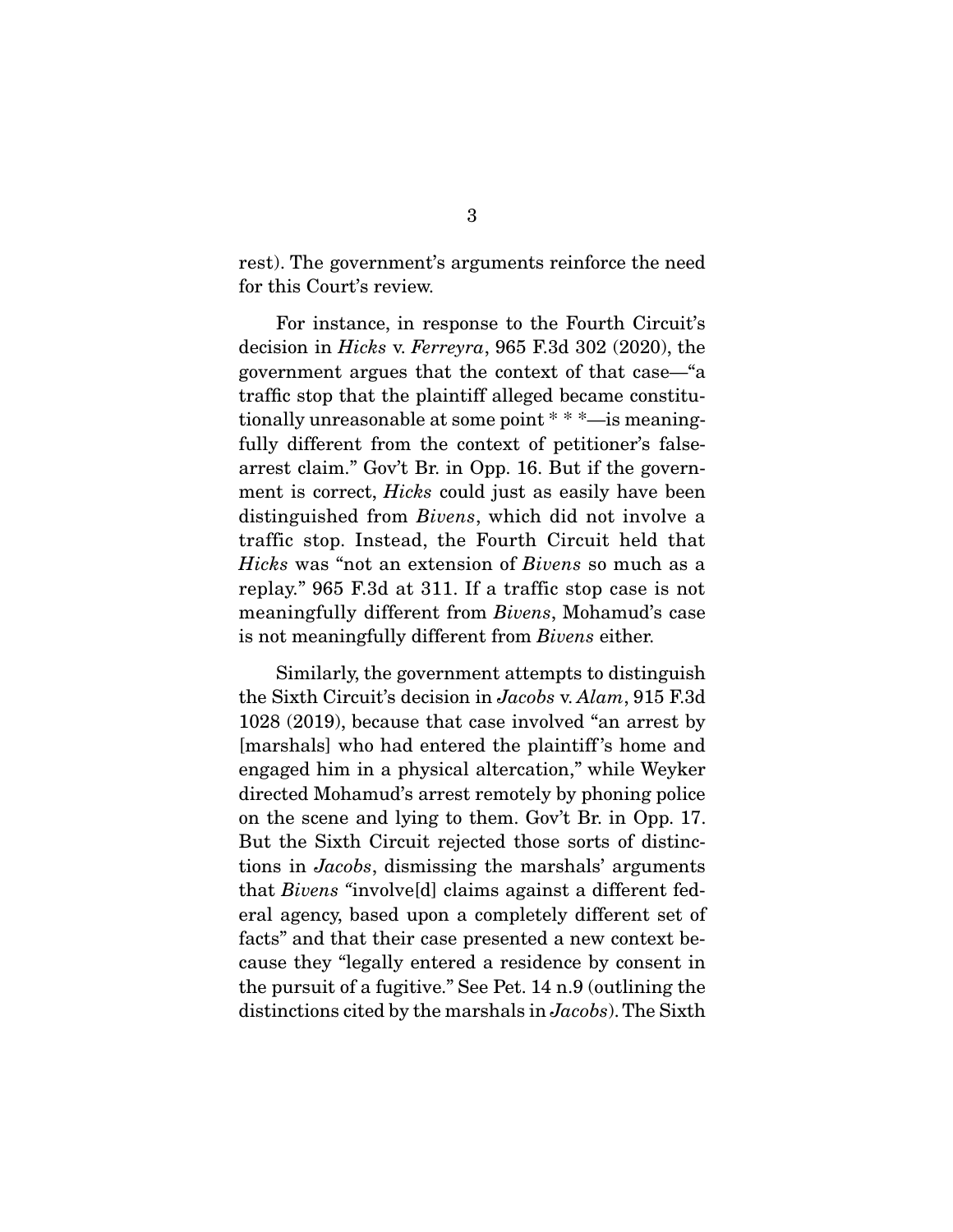Circuit held that those factual distinctions were not meaningful differences for purposes of *Abbasi*: "We deal not with overarching challenges to federal policy in claims brought against top executives, but with claims against three individual officers for their alleged overreach in effectuating a standard law enforcement operation[.]" 915 F.3d at 1038 (quoting *Abbasi*, 137 S. Ct. at 1861–1862) (internal quotation marks omitted).

 The government notes that *Jacobs* was decided before *Hernandez* v. *Mesa*, 140 S. Ct. 735 (2020), and suggests without explanation that *Hernandez* would have changed the outcome in *Jacobs*. Gov't Br. in Opp. 17. But *Hernandez* found a new context for *Bivens* because there was a "world of difference" between an "unconstitutional arrest and search carried out in" the United States and a "cross-border shooting," "where 'the risk of disruptive intrusion by the Judiciary into the functioning of other branches' is significant." 140 S. Ct. at 744 (citing *Bivens* and *Abbasi*). That same world of difference exists between *Hernandez* and *Jacobs*, as well as this case—both of which involve an "unconstitutional arrest \* \* \* carried out in" the United States.

 The government contends that the remaining four cases Mohamud cites to reinforce the "common and recurrent sphere of law enforcement"1 are inapposite

<sup>1</sup> *Pagán-González* v. *Moreno*, 919 F.3d 582 (1st Cir. 2019); *McLeod* v. *Mickle*, 765 Fed. Appx. 582 (2d Cir. 2019) (summary order); *Bryan* v. *United States*, 913 F.3d 356 (3d Cir. 2019);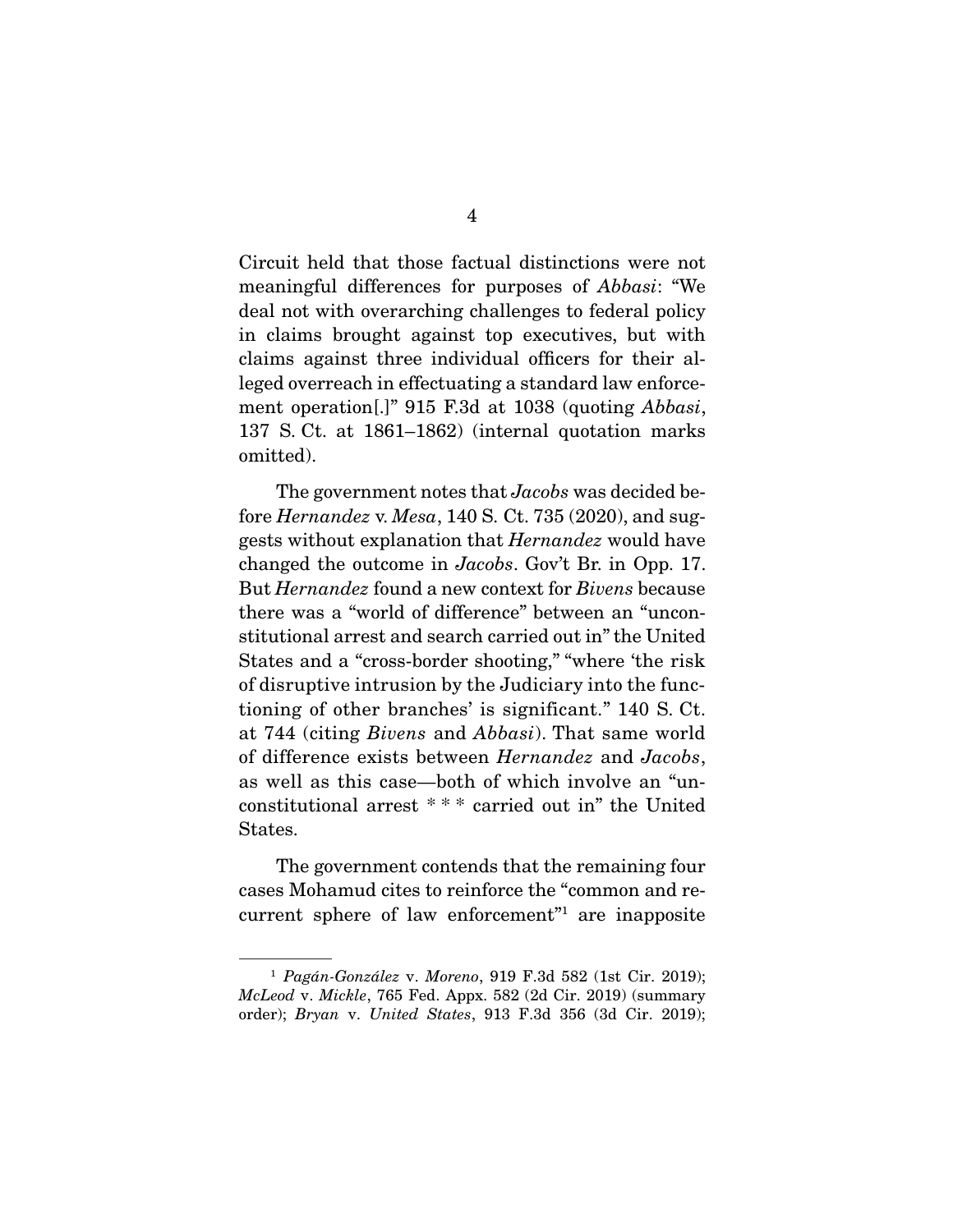because they did not directly analyze *Bivens*. Gov't Br. in Opp. 18–19.2 But the government's argument is misplaced. The Court has explained that *Bivens* is "antecedent" to any other issues and thus addresses *Bivens*  even when it is not directly presented to the Court. Compare Pet. for Cert. at I, *Hernandez* v. *Mesa*, No. 15- 118 (S. Ct. July 23, 2015) (presenting questions about qualified immunity and constitutional merits), with *Hernandez* v. *Mesa*, 137 S. Ct. 2003, 2006–2007 (2017) (per curiam) (remanding the case for consideration of the "antecedent" *Bivens* question). And yet, in the First, Second, Third, and Eleventh Circuit cases (all decided after *Hernandez*), the availability of a *Bivens*  remedy against a federal law enforcement officer—despite factual distinctions like those the government terms meaningful here3 —was so unremarkable that neither the parties nor the courts considered it worthy of discussion. And since the government blames this on the fact that "apparently  $* * *$  the defendants" in each case did not challenge the existence of a *Bivens* cause of action," Gov't Br. in Opp. 18–19, it

*Harvey* v. *United States*, 770 Fed. Appx. 949 (11th Cir. 2019) (per curiam).

<sup>&</sup>lt;sup>2</sup> It does the same with the many decisions of this Court that permitted a *Bivens* remedy. See, *e.g.*, *Groh* v. *Ramirez*, 540 U.S. 551 (2004) (denying qualified immunity for a *Bivens* claim against a Bureau of Alcohol, Tobacco, and Firearms agent who searched a ranch with a facially invalid warrant). Gov't Br. in Opp. 11 n.2.

<sup>3</sup> The government also notes factual distinctions between these cases and Mohamud's, Gov't Br. in Opp. 19, but, as with *Hicks* and *Jacobs*, all the cited distinctions would apply with equal force to *Bivens* itself.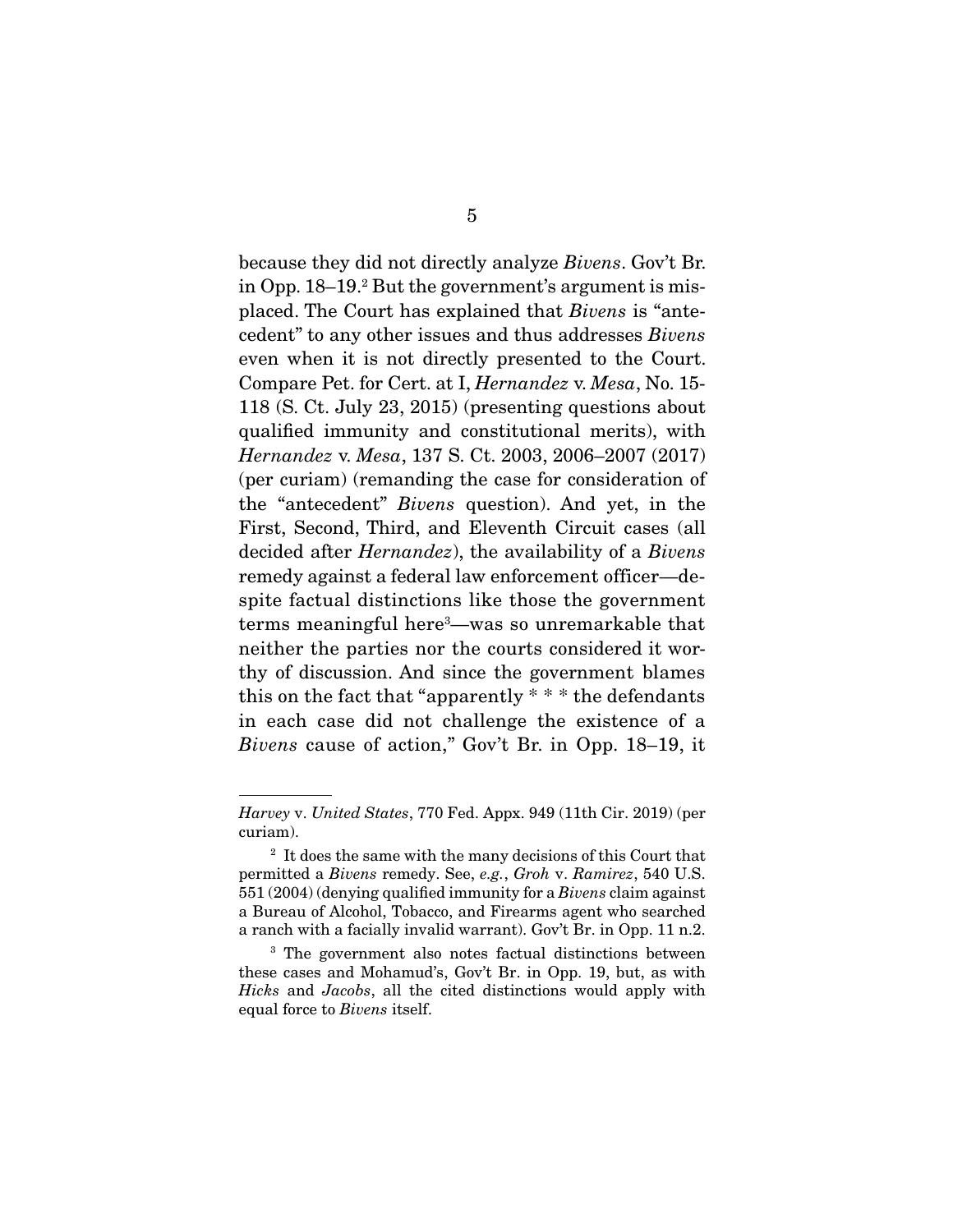must be pointed out that the Department of Justice represented the defendants in all four cases.

 The government's brief also illustrates the circuit confusion over *Abbasi*'s second step. On that issue, the government contends that the Eighth Circuit was right to find "special factors counseling hesitation" in extending *Bivens* because (1) a trial could interfere with Executive Branch investigative functions; (2) there are substantial costs with litigation; and (3) Congress should determine the availability of remedies.4,5

<sup>4</sup> On this point, the government claims Congress has created "other remedies that redress the sort of injuries alleged by" Mohamud. Gov't Br. in Opp. 14–15 (citing 18 U.S.C. 3006A note and 28 U.S.C. 2513). That is incorrect. As the Eighth Circuit noted in a related case, the remedies the government cites would not apply to Mohamud or any of Weyker's other victims because they were represented by appointed counsel and never convicted. See *Farah*  v. *Weyker*, 926 F.3d 492, 501 (8th Cir. 2019).

<sup>&</sup>lt;sup>5</sup> Moreover, Congress determined the availability of the remedies Mohamud seeks when it passed the Westfall Act, 28 U.S.C.  $2679(b)(2)(1)$  (recognizing the availability of "a civil action against an employee of the [Federal] Government \* \* \* which is brought for a violation of the Constitution of the United States"). The government notes that the Westfall Act "left *Bivens* where it found it" in 1988, as if that forecloses Mohamud's claims. Gov't. Br. in Opp. 15–16 n.4 (quoting *Hernandez*, 140 S. Ct. at 748 n.9). To the contrary, it bolsters them.

When Congress amended the Federal Tort Claims Act in 1974 to include intentional torts committed by federal law enforcement officers, 28 U.S.C. 2680(h) (including false arrest and malicious prosecution), Congress explained it was creating "parallel, complementary causes of action" to already-existing *Bivens* causes of action. *Carlson* v. *Green*, 446 U.S. 14, 19–20 (1980) (quoting S. Rep. 93-588, 93rd Cong., 2. Sess. 3 (1973)). Citing police raids as its motivation, Congress acknowledged the availability of a *Bivens* "cause of action against \* \* \* individual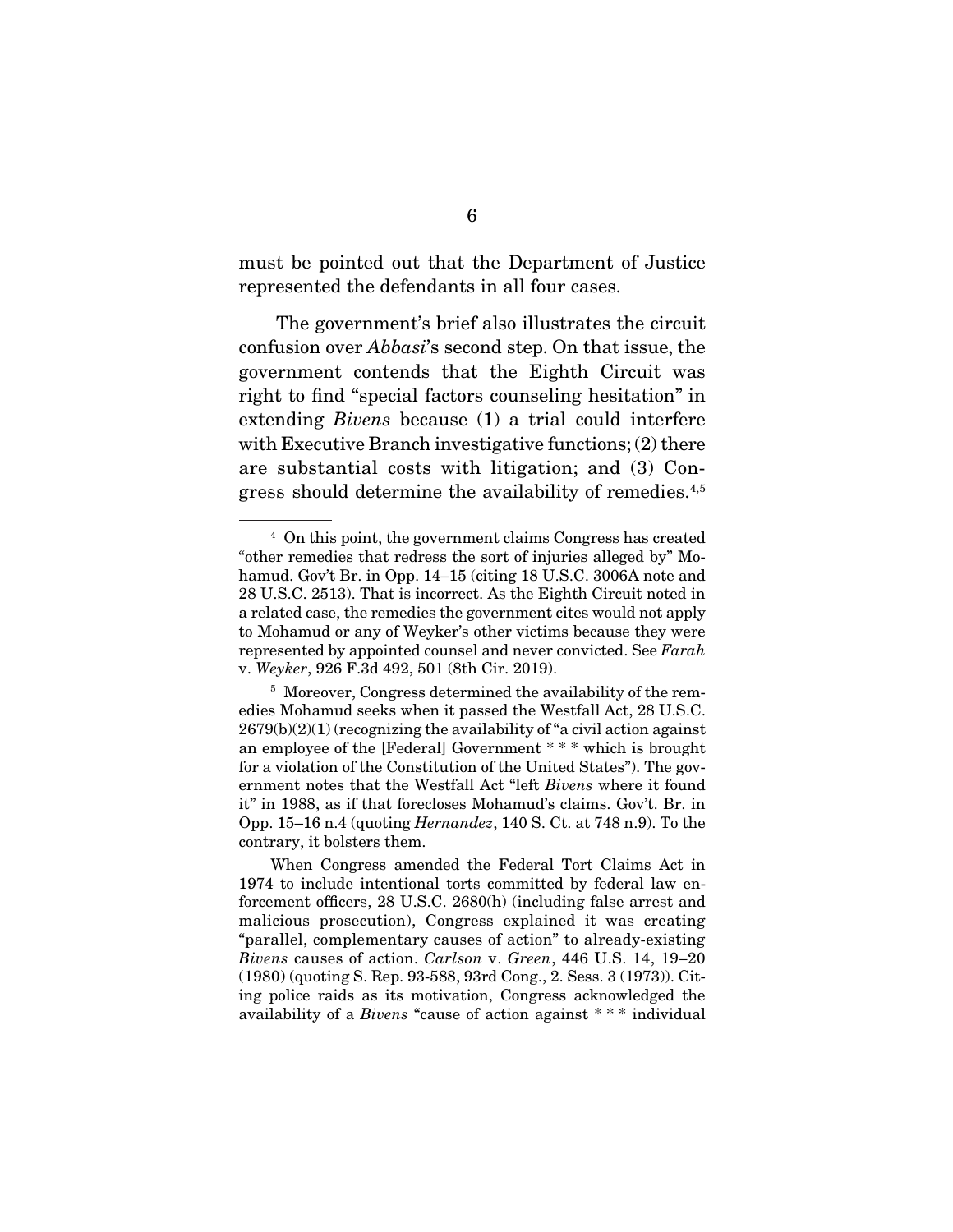Gov't Br. in Opp. 14. Of course, if these are special factors, they are present in every case, and Judge Willett is correct: "new context = no *Bivens* claim." *Byrd*, 990 F.3d at 883 (Willett, J., concurring). But like the distinctions the government identifies at step one, these distinctions would apply equally to *Bivens*. They are also directly in conflict with *Egbert*, where the Ninth Circuit held that an extension of *Bivens* was permissible because "border patrol and F.B.I. agents are both federal law enforcement officials, and \* \* \* [the] Fourth Amendment excessive force claim is indistinguishable from Fourth Amendment excessive force claims that are routinely brought under *Bivens* against F.B.I. agents." *Boule* v. *Egbert*, 998 F.3d 370, 387 (9th Cir. 2021), cert. granted, No. 21-147 (Nov. 5, 2021).

### **II. The Court should consider this case alongside** *Egbert* **v.** *Boule***.**

 A month after Mohamud filed her petition, the Court granted certiorari in *Egbert* v. *Boule* to address a similar issue: Whether a *Bivens* claim is available for Fourth Amendment violations committed by "federal officers engaged in immigration-related functions."6

Federal agents" for unreasonable "search[es] and seizures that are conducted without warrants or with warrants issued without probable cause." S. Rep. 93-588, *supra*. Thus, in 1988, Congress would have understood Mohamud's claims against Weyker to be actionable under *Bivens*.

<sup>6</sup> Pet. for Cert. I, *Egbert* v. *Boule*, No. 21-147 (S. Ct. July 30, 2021); \_\_\_ S. Ct. \_\_\_, 2021 WL 5148065 (granting certiorari "limited to Questions 1 and 2 presented by the petition").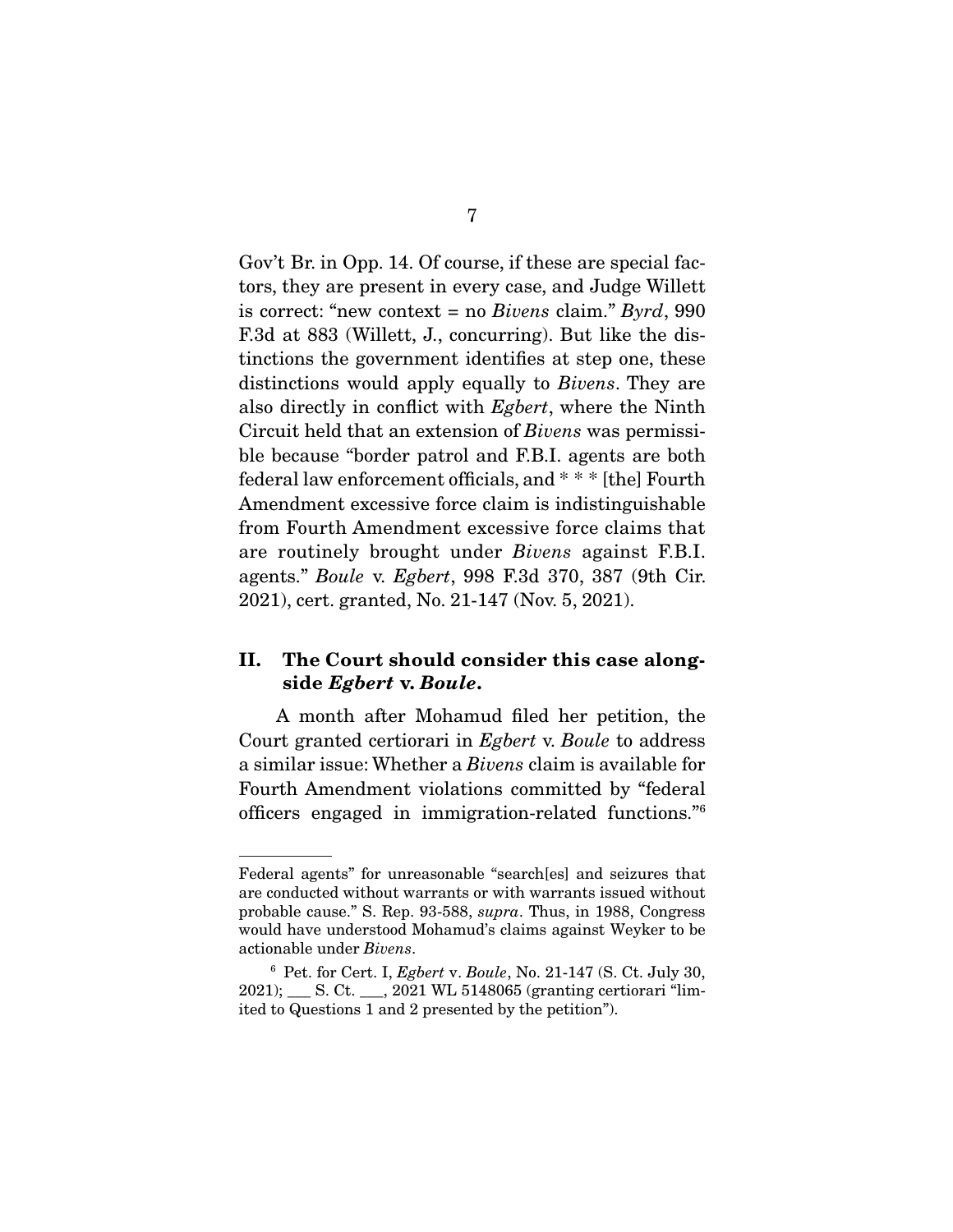The disposition of that question will undoubtedly affect the *Bivens* analysis in this case because both concern Fourth Amendment claims against federal law enforcement officers.7 But *Egbert* will not settle the split Mohamud identifies because the courts treat *Bivens* claims arising from immigration enforcement differently from similar claims arising from domestic law enforcement. To address that issue, the Court should grant certiorari in this case to consider it alongside *Egbert*. 8

 Both this case and *Egbert* involve typical Fourth Amendment claims against line-level federal law enforcement officers. Weyker, a Special Deputy U.S. Marshal, lied to have Mohamud arrested without probable cause. "This was the claim at issue in *Bivens*." Pet. App. 18a (Kelly, J., dissenting); *id.* at 18a–19a (citing *Bivens* v. *Six Unknown Named Agents of Fed. Bureau of Narcotics*, 403 U.S. 388, 389 (1971) ("[Bivens's] complaint asserted \* \* \* that the arrest was made without probable cause."). Egbert, a Customs and

<sup>7</sup> The government hardly notes the grant of certiorari in *Egbert* in its brief and merely tries to distinguish the facts of *Boule*  from the facts here. Gov't Br. in Opp. 18.

<sup>8</sup> This Court should also consider *Byrd* v. *Lamb*, No. 21-184 (S. Ct. Aug. 6, 2021), cert. pending, for similar reasons. Indeed, respondent's brief on certiorari in *Byrd* urges the Court to address this case and *Byrd* together. *Byrd* v. *Lamb*, Br. in Opp. 2 n.1, *supra*.

<sup>9</sup> The government argues to the contrary that Mohamud's case presents a new context because the elements of Mohamud's false-arrest claim "differ from the elements that the plaintiff in *Bivens* had to prove to succeed on his warrantless-search claim" and because Weyker "was not physically involved in petitioner's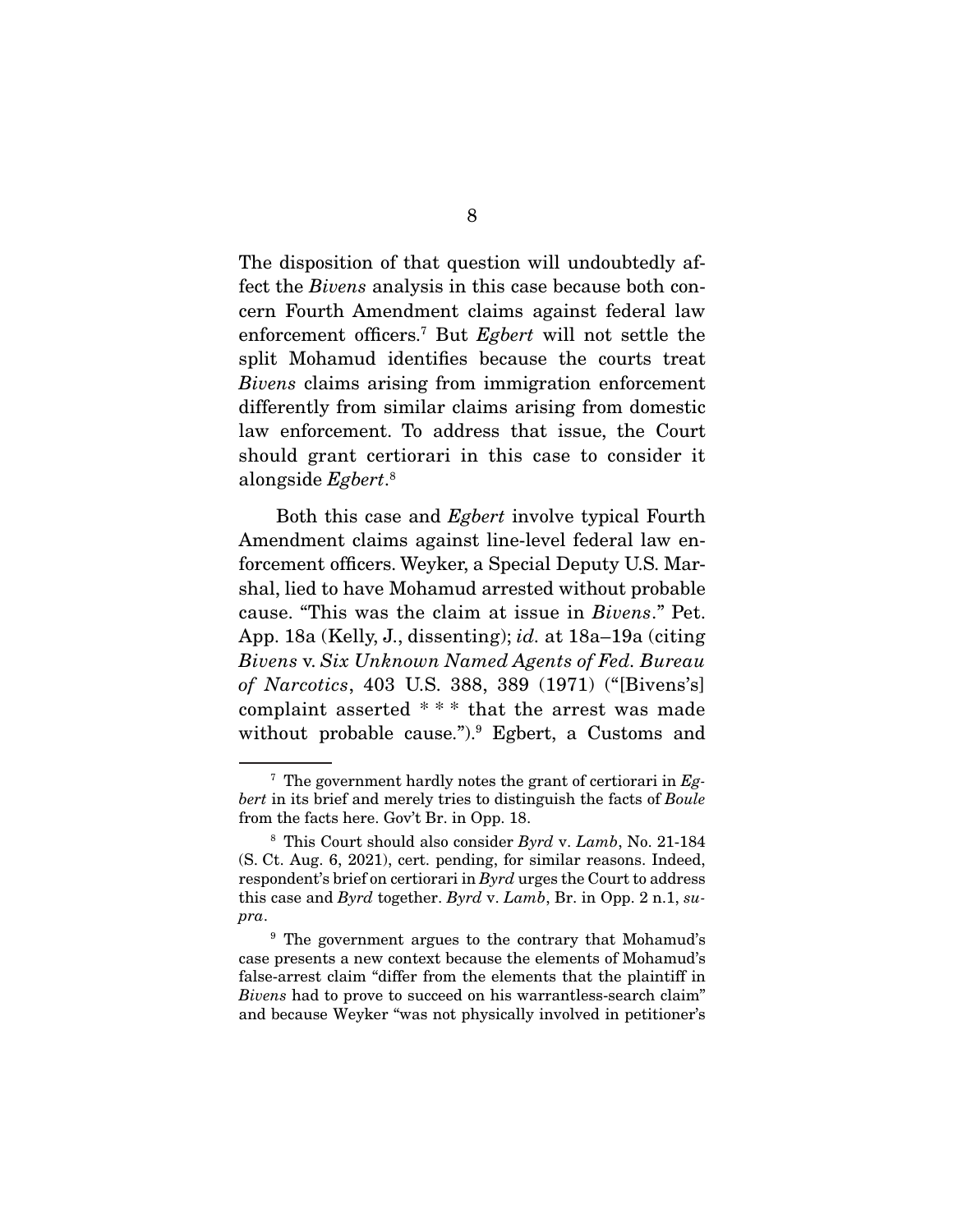Border Protection officer, used excessive force against Boule. *Boule*, 998 F.3d at 387. This too was a claim at issue in *Bivens*. 403 U.S. at 389. ("[Bivens's] complaint asserted \* \* \* that unreasonable force was employed in making the arrest.").

 But differences between domestic law enforcement and immigration enforcement are often dispositive in the lower courts. *See* Pet. for Cert. at 19, 26, *Egbert*, *supra*. For instance, the Fourth Circuit has specifically distinguished immigration-related claims, which it holds are not covered by *Bivens*, from "run-ofthe mill, unconstitutional law enforcement activity by individual law enforcement agents," which are. Compare *Tun-Cos* v. *Perrotte*, 922 F.3d 514, 525–526 (4th Cir. 2019) (internal quotation marks omitted), with *Hicks, supra*. A similar distinction exists in the Eleventh Circuit. Compare *Harvey* v. *United States*, 770 Fed. Appx. 949 (11th Cir. 2019) (per curiam) (permitting *Bivens* claims against a domestic law enforcement officer), with *Alvarez* v. *United States Immigr. & Customs Enf 't*, 818 F.3d 1194 (11th Cir. 2016) (prohibiting *Bivens* claims against an immigration enforcement officer).

 About half of the more-than-100,000 federal police who patrol the United States are engaged in

arrest." Gov't Br. in Opp. 13. But, as noted above, *Bivens* itself involved a false-arrest claim. 403 U.S. at 389. And Bivens sued six officers. Although the record is unclear, it is unlikely all of them were "physically involved" in Bivens's arrest.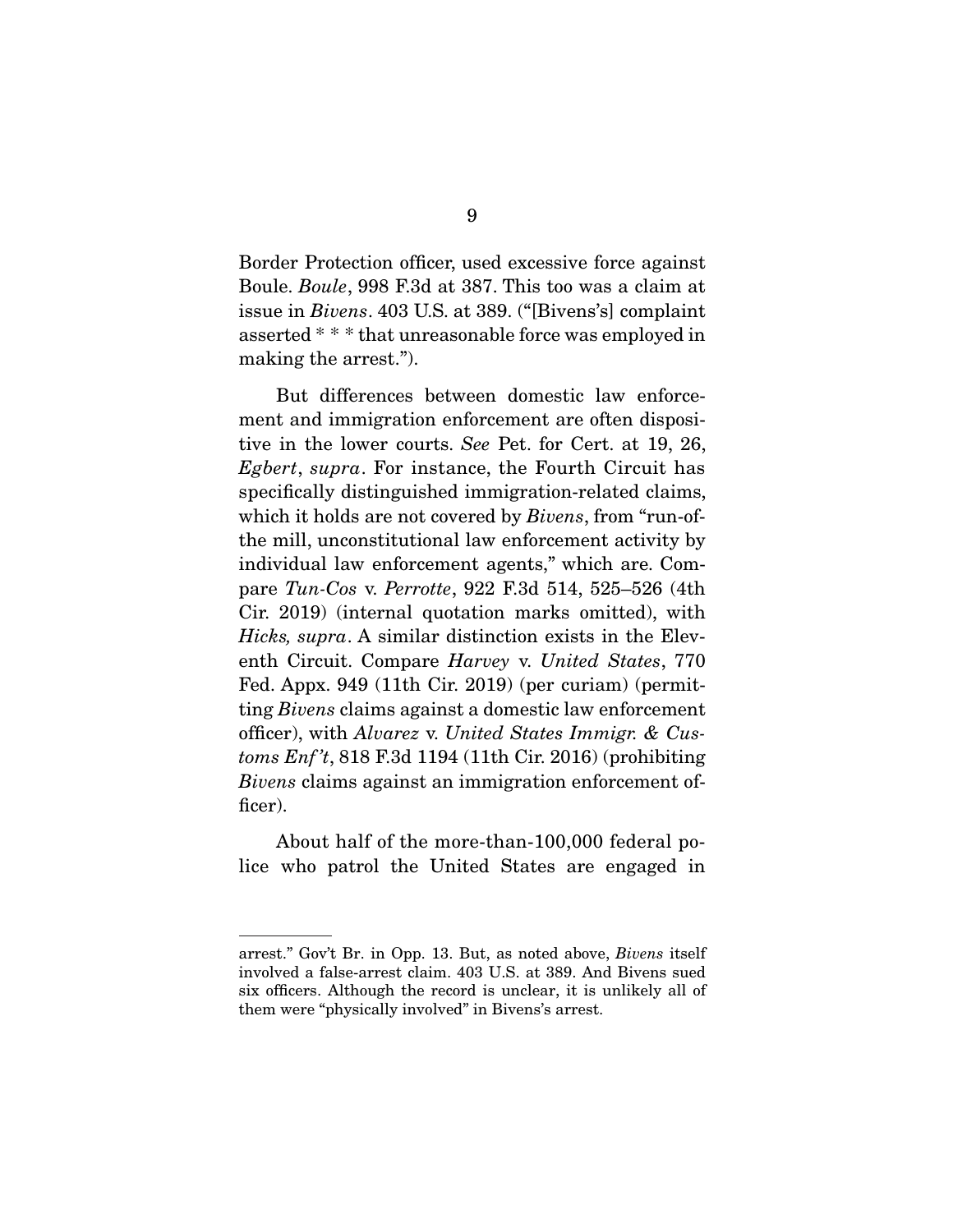immigration enforcement.10 The other half are engaged in domestic law enforcement. *Ibid.* The circuits are split over the application of *Bivens* to both groups. Thus, this Court's guidance is equally crucial for immigration enforcement and domestic law enforcement. Considering Mohamud's case with *Egbert* would allow the Court to address the similarities or dissimilarities between these two enormous categories of federal police when it comes to Fourth Amendment *Bivens*  claims and whether one or both are included in the "common and recurrent sphere" *Abbasi* safeguarded.

 Further, this case is a better vehicle than *Egbert*  because crucial facts in that case are under seal. *See*, *e.g.*, Redacted Br. in Opp., *Egbert*, *supra*, 2–4, 6–7, 15– 16, 18, 20, 23–24 (S. Ct. Oct. 4, 2021). Because both parts of the *Abbasi* test are fact bound, the inability of the Court to publicly announce the facts salient to its *Abbasi* analysis impairs the effectiveness of any guidance this Court's decision in *Egbert* might otherwise provide. With an open record, this case offers a transparent vehicle for this Court to guide the lower courts.11

<sup>&</sup>lt;sup>10</sup> Connor Brooks, Bureau of Justice Statistics, Federal Law Enforcement Officers, 2016, 6–7 tbls. 4 & 6 (Oct. 2019), https://tinyurl.com/FederalPolice (most recent data available).

 $11$  The government disingenuously argues that this case is a bad vehicle because the Eighth Circuit "remanded the case to permit the district court to determine whether respondent was acting under color of state law, which might permit petitioner's constitutional claim to proceed under Section 1983." Gov't Br. in Opp. 20. Not only has the government consistently argued that Weyker was acting under color of federal law (in all of the two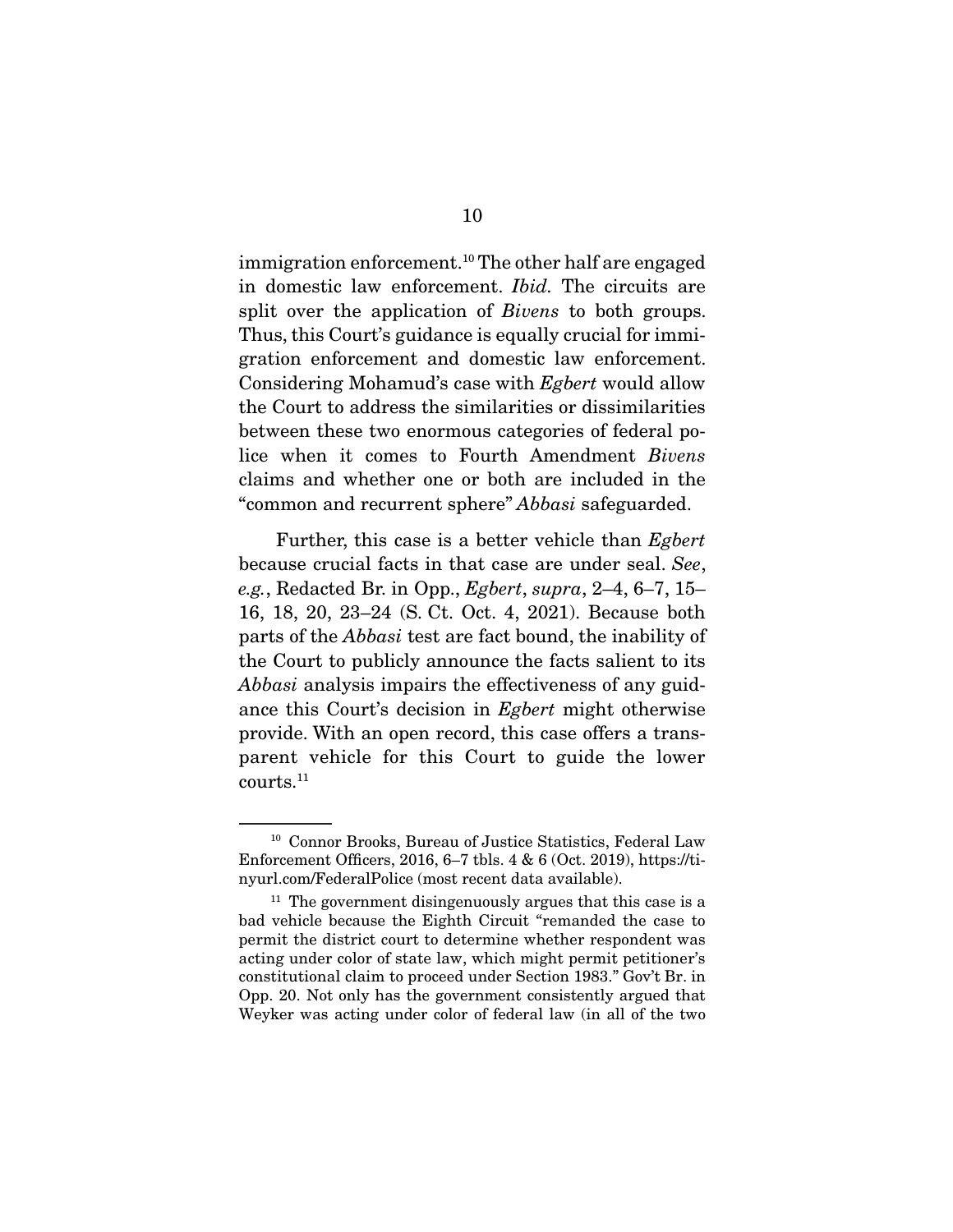The Court's grant of certiorari in *Egbert* reflects the importance of Fourth Amendment *Bivens* claims and the widespread confusion among the circuits on their availability against law enforcement officers. The Court should grant certiorari here to provide guidance on the application of the *Abbasi* test to all 100,000 federal police—not just the half engaged in immigration enforcement. The circuits are split over both.

 $\overbrace{\hspace{2.5cm}}^{\bullet}$   $\overbrace{\hspace{2.5cm}}^{\bullet}$ 

dozen lawsuits filed against her, see Pet. App. 84a–86a), but as dissenting Judge Kelly explained below, "the district court [judge, who is also presiding over Mohamud's case] has already determined in a related case [involving the same facts as this case] that, on the date in question, Officer Weyker was acting as a federally deputized officer, not under color of state law, making a § 1983 claim unavailable." Pet. App. 23a n.7 (citing *Yassin* v. *Weyker*, No. 16-CV-2580, 2020 WL 6438892, at \*4–5 (D. Minn. Sept. 30, 2020)). The government's suggestion that the same district court judge, reviewing the same facts on the same date, might conclude Weyker was acting under color of state law in Mohamud's case is meritless.